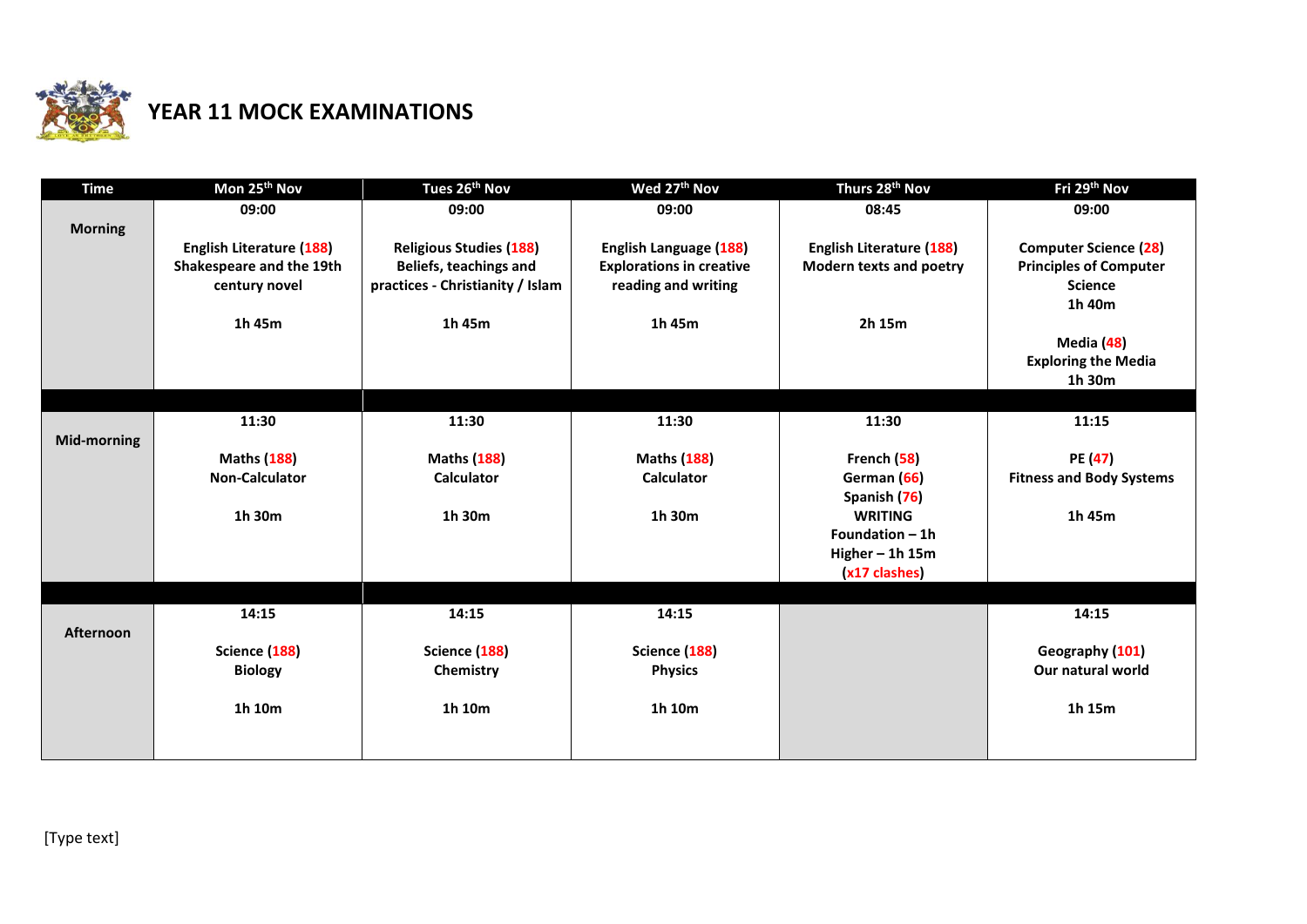

## **YEAR 11 MOCK EXAMINATIONS**

| <b>Time</b>    | Mon 2 <sup>nd</sup> Dec             | Tues 3rd Dec                      | Wed 4 <sup>th</sup> Dec                                         | Thurs 5 <sup>th</sup> Dec           | Fri 6 <sup>th</sup> Dec |
|----------------|-------------------------------------|-----------------------------------|-----------------------------------------------------------------|-------------------------------------|-------------------------|
|                | 09:00                               | 09:00                             | 09:00                                                           | Art (16)                            | Art (16)                |
| <b>Morning</b> |                                     |                                   |                                                                 | All Day                             | All Day                 |
|                | <b>Business (104)</b>               | <b>D&amp;T</b> (29)               | Spanish (76)                                                    |                                     |                         |
|                | <b>Investigating Small Business</b> | <b>Timbers</b>                    | 35m - Listening (F) MT                                          | Computing (28)                      | <b>PE PRACTICALS</b>    |
|                |                                     |                                   | 45m – Reading (F) MT                                            | <b>Application of Computational</b> | All Day                 |
|                | 1h 30m                              | 1h 45m                            |                                                                 | <b>Thinking</b>                     | (1 x clash)             |
|                |                                     |                                   | 45m - Listening (H) - Theatre                                   |                                     |                         |
|                |                                     | <b>French writing x 9 clashes</b> | $1h$ – Reading (H) – Theatre                                    | 2 <sub>h</sub>                      |                         |
|                |                                     |                                   |                                                                 | $(x1$ clash                         |                         |
|                |                                     |                                   |                                                                 |                                     |                         |
|                |                                     |                                   |                                                                 |                                     |                         |
|                |                                     |                                   |                                                                 |                                     |                         |
|                | 11:30                               | 11:15                             | 11:15                                                           | Art                                 | Art                     |
| Mid-morning    |                                     |                                   |                                                                 | All Day                             | All Day                 |
|                | Food $(17)$                         | Media (48)                        | French (58)                                                     |                                     |                         |
|                | Food preparation and                | <b>Understanding Media Forms</b>  | 35m - Listening (F) MT                                          | 11:30                               | <b>PE PRACTICALS</b>    |
|                | nutrition                           | and Products                      | 45m – Reading (F) MT                                            | Music – Music Theatre $(14)$        | All Day                 |
|                | 1h 30m                              | 45m                               |                                                                 | 1h 45m                              | (1 x clash)             |
|                | Drama (24)                          | 12:30                             | $45m -$ Listening (H) - Theatre<br>$1h$ – Reading (H) – Theatre |                                     |                         |
|                | <b>Interpreting Theatre</b>         | Geography (101)                   |                                                                 |                                     |                         |
|                | $1h$ 30 $m$                         | People and society                | Computing $x 1$ clash – 2h                                      |                                     |                         |
|                |                                     | 50 <sub>m</sub>                   | $PE x 1 clash - 1 h 15 m$                                       |                                     |                         |
|                | <b>Spanish writing x 7 clashes</b>  |                                   |                                                                 |                                     |                         |
|                |                                     |                                   |                                                                 |                                     |                         |
|                |                                     |                                   |                                                                 |                                     |                         |